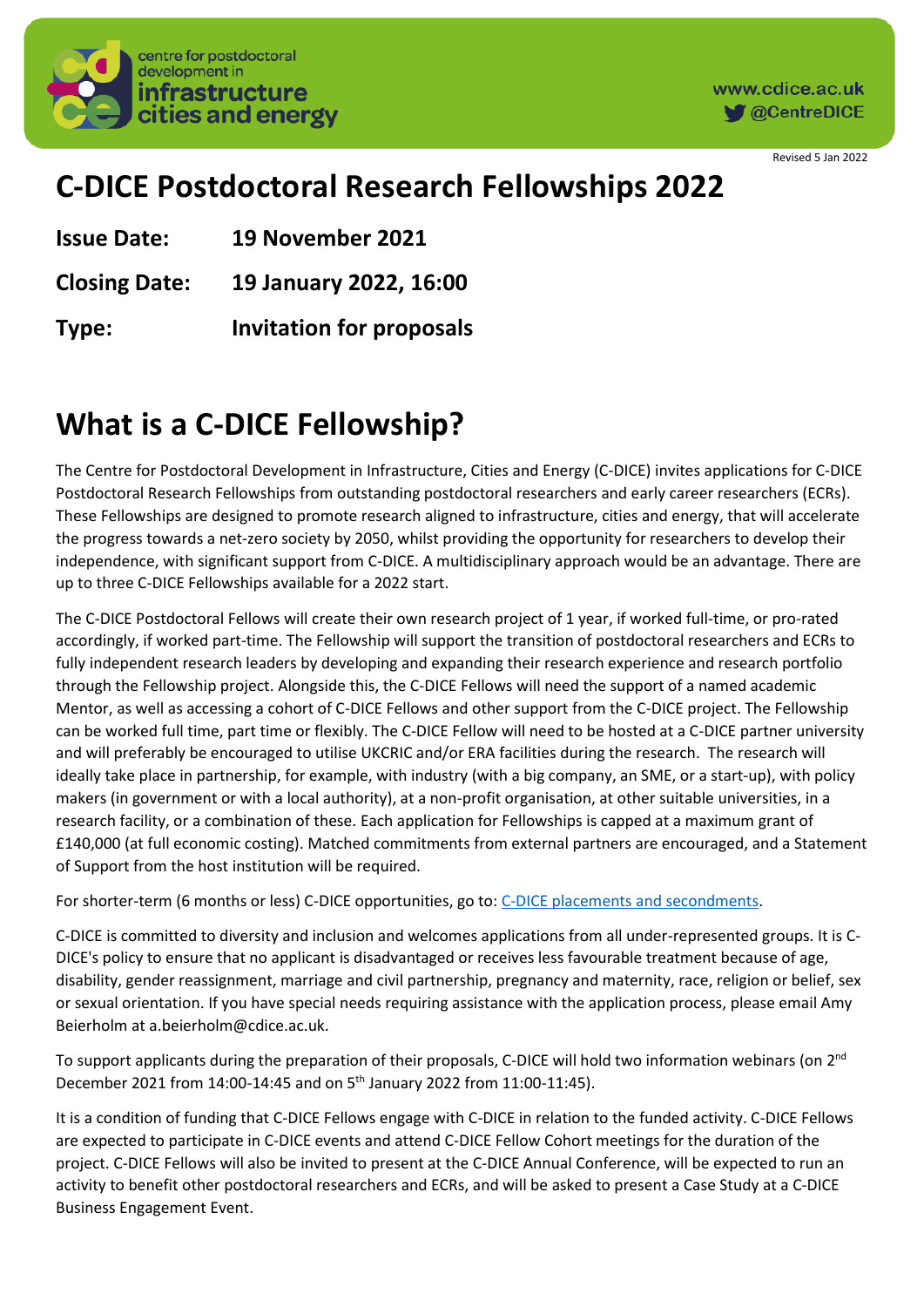

#### www.cdice.ac.uk **M** @CentreDICE

Revised 5 Jan 2022

Fellowships are intended to fund an individual to progress their research career with the expectation that this will lead to a full fellowship application via UKRI or similar. The funding can be used to support the eligible activities normally supported under UKRI research funding, including but not limited to staff time, travel, subsistence, and overheads. The applicant is encouraged to seek matched funding for consumables and experimental costs. These costs may be admissible for C-DICE funding in exceptional circumstances. All costs must be fully justified as relevant to the research. The funding is provided by Research England Development Fund and information on the eligibility of organisations and individuals to receive Research England funding is available in the followin[g T&Cs.](https://www.ukri.org/wp-content/uploads/2021/08/RE-06082021-Terms-and-Conditions-of-Research-England-Grant-2021-22_01.08.21.pdf)

# **C-DICE Themes**

The overarching goal of C-DICE is to accelerate progress towards a net-zero society by 2050 by building and sustaining the advanced skills base required to create a pipeline of world-class talent for the Infrastructure, Cities and Energy sectors. C-DICE Fellowships must contribute to the acceleration of progress towards a net-zero society by 2050 and align with two or more of the following:

- Research in infrastructure, cities and/or energy.
- Research using the UK Collaboratorium for Research in Infrastructure and Cities (UKCRIC) and/or the Energy Research Accelerator (ERA) facilities. Priority will be given to proposals which bridge ERA and UKCRIC.
- Knowledge exchange between collaborating C-DICE HEIs.
- Development and networking benefits for postdoctoral researchers and ECRs.

# **Benefits of a C-DICE Fellowship**

A C-DICE Fellowship introduces postdoctoral researchers and ECRs to new perspectives, skills, and techniques, while giving them new opportunities & responsibilities. A C-DICE Fellow can "sector-hop", test innovative thinking and skills in a different environment, and gain access to world-leading facilities and research teams. Furthermore, a C-DICE Fellowship allows for mobility to gain breadth of experience. They can combine academic research with an industrial placement to suit their needs. Sector-hopping may include a short-term placement in an industrial setting. Mobility may include visiting a research lab in another university or developing skills in an ERA or UKCRIC facility. It would also be possible to access multiple universities in one region – e.g. the C-DICE Fellow may do their research with two local C-DICE universities and an industrial partner. Note that Statements of Support must be obtained from all delivery partners.

A C-DICE Fellowship is a unique tool for career development and a means to expand the C-DICE Fellow's network. A distinct benefit will be the support provided to the C-DICE Fellows through cohort activities and additional support from within the project.

# **Who is eligible to apply?**

- Applicants must have either a PhD or at least four years' experience as a postdoctoral researcher in a relevant field by the start of your fellowship.
- PhD students are eligible to apply but must have been awarded their PhD (or passed the viva with minor corrections) before 14 February 2022 or the Fellowship offer will be withdrawn.
- Applicants must not hold a permanent academic position before the start of the C-DICE Fellowship.
- The C-DICE Fellow must be hosted at a C-DICE university, although partnership with other organisations is encouraged.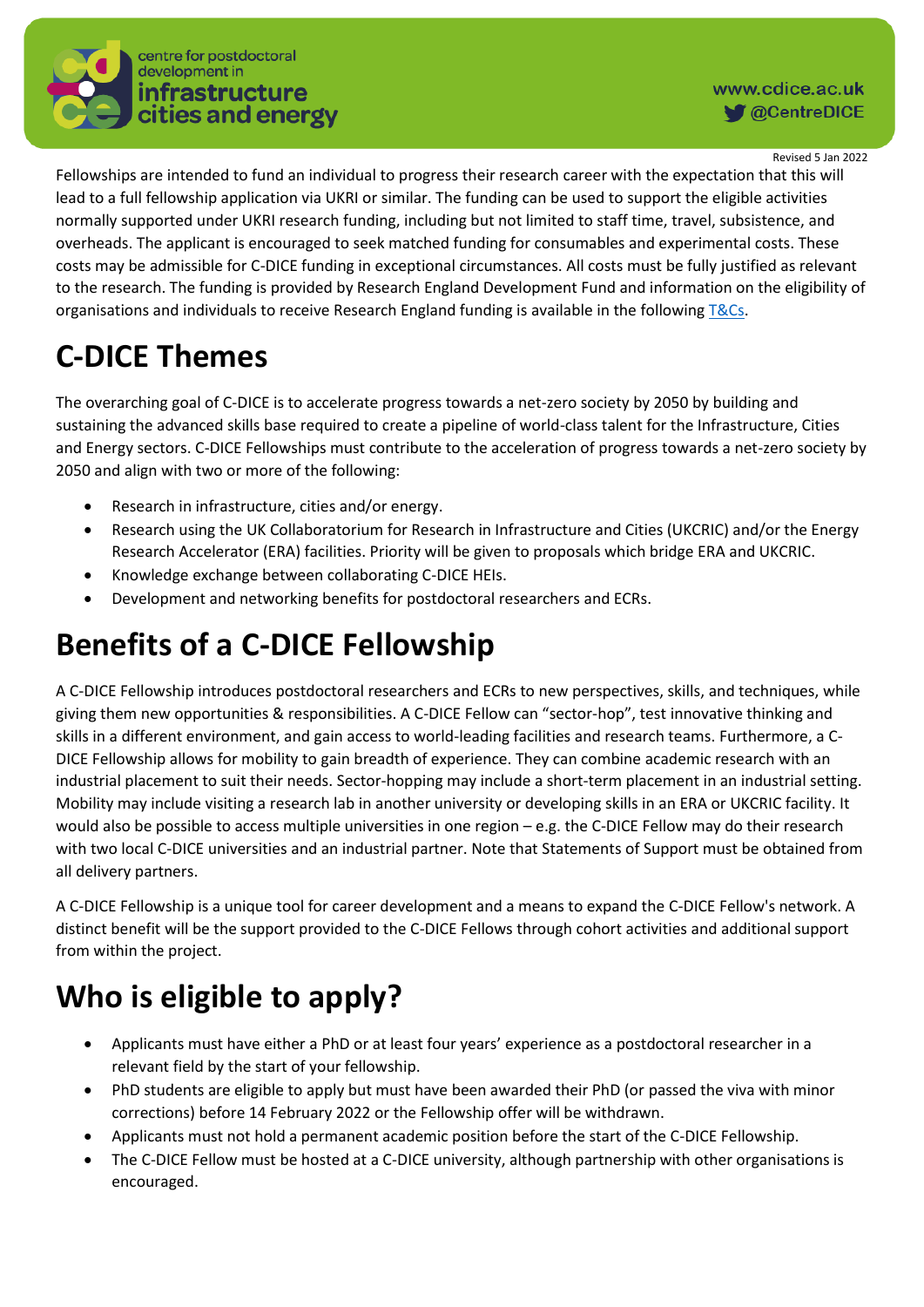

- The applicant must identify an academic Mentor, who is different to their PhD or postdoctoral research supervisor.
- Before submitting an application, it is the responsibility of the applicant to contact the host institution(s) and gain the formal approval from the relevant head(s) of department/school in the form of a Statement of Support.
- Note that the lead host institution must provide a Statement of Support stating that they will provide an employment contract for the duration of the Fellowship.
- Statements of Support must also be included from other named partners.
- C-DICE Fellowships must commence as soon as possible after 15 March and no later than 15 October 2022, unless there are exceptional circumstances. The duration of the Fellowship is one year full-time, calculated on a pro-rata basis for part-time awards. All awards must be completed by 31 August 2024. Requests for a shorter C-DICE Fellowship will not be accepted, please view the [placement or secondment scheme](https://www.cdice.ac.uk/programme/secondments-placements/) for short placement opportunities.
- There are no nationality and age restrictions for applicants. The lead host institution is responsible for securing all necessary visas, work permits, and related costs for the C-DICE Fellows.

# **Mentoring and Monitoring**

The C-DICE Fellow should choose an academic Mentor who is not their PhD or postdoctoral research supervisor, ideally from a C-DICE university. The Mentor will support and provide independent expert advice throughout the research fellowship about research and career development. The C-DICE Postdoctoral Research Fellows must submit a progress report every three months throughout the duration of the Fellowship. The reports summarise the research accomplishments during the C-DICE Postdoctoral Research Fellowship, including publications, papers presented, conference participation, knowledge transfer and other aspects of the research outcomes. A template will be provided for the report. The release of payments is dependent upon the receipt of reports by C-DICE. In addition, the Research Fellow, a C-DICE representative, and Mentor will meet within two weeks of receipt of each report to discuss the reports, identify progress being made and make plans. The Research Fellows are responsible for arranging the annual progress report meetings with their Mentors.

The C-DICE Research Fellow will be invited to present at the C-DICE annual conference during the period of the Research Fellowship. The C-DICE Research Fellow will be encouraged to hold one or more training sessions to other researchers in their area.

# **Deliverables**

C-DICE Fellows will be required to produce:

- Progress reports every three months throughout the duration of the Fellowship. The reports summarise the research accomplishments during the Fellowship, including publications, papers presented, conference participation, knowledge transfer and other aspects of the research outcomes.
- The last progress report (final report) will also summarise key outcomes, which will be used to verify completion and inform future activities. The final report is due within 3 months of the completion date of the project.
- The release of payments is dependent upon receipt of progress and final reports by C-DICE.
- A summary of project activities or findings to be published on the C-DICE website. This can be in the form of a blog post or a short research video.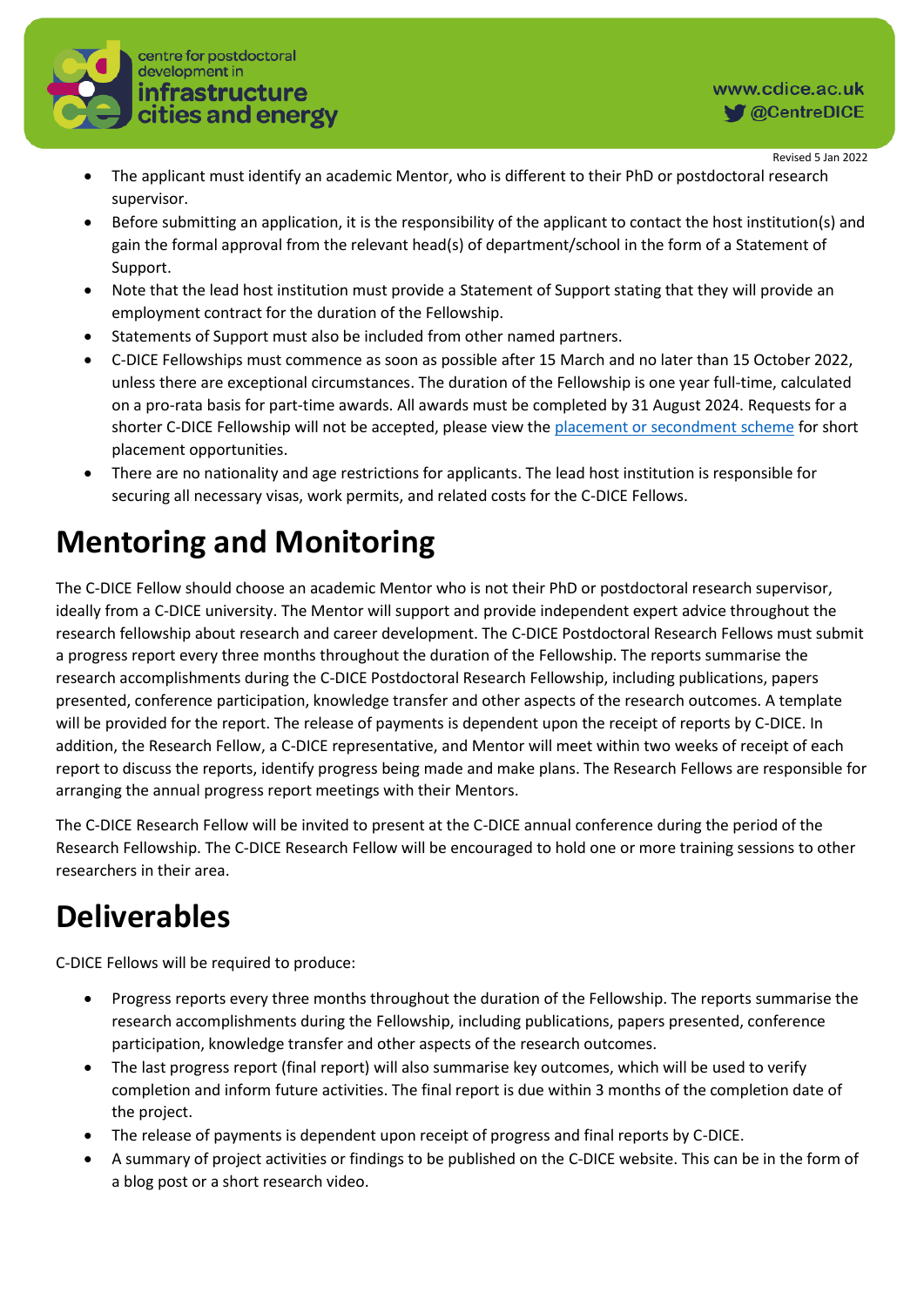

# **Funding Level**

Applications can be submitted for projects up to £140,000 in value calculated under the full economic costing model of UKRI. Eligible costs are as defined in the standard UKRI [terms and conditions](https://www.ukri.org/publications/terms-and-conditions-for-research-grants/) for research grants and should be justified in the application. Fellowship funding can be used to cover the same cost categories. Project awardees can invoice 100% of the full economic costs quarterly in arrears.

### **Assessment process**

We aim to score fellowship proposals by at least three reviewers. The reviews and scores will be reviewed by the C-DICE Development Strand team who will create an interview shortlist, informed by the reviews received. A panel interview process will be conducted for the shortlisted candidates where the candidates will be asked to deliver a presentation (max 10 minutes) pitching their research proposal.

Applications are welcomed from all sections of the research community. C-DICE encourages diversity in applications and awards. We would particularly encourage applications from those early in their research career or returning from career breaks, and members of the core management group may therefore personally invite proposals from applicants in these or other under-represented groups whom they think might otherwise not apply. These applications will subsequently be processed, reviewed and ranked in the same way as other proposals.

Proposals will be assessed on the following criteria:

- Quality of science
- Novelty, originality and contribution to knowledge
- Alignment to C-DICE themes
- Pathway to impact
- Career development for applicant
- Promotion and dissemination including engagement with C-DICE such as training of younger researchers
- Project management
- Value for money
- Partnership(s) and/or collaborations if any

### **Timeline**

| Call Issue                   | 19 November 2021                 |
|------------------------------|----------------------------------|
| Info webinar (optional)      | 2 December 2021 from 14:00-14:45 |
| Info webinar (optional)      | 5 January 2022 from 11:00-11:45  |
| Closing date for submissions | 19 January 2022 at 16:00         |
| Interview dates              | w/c 14 February 2022             |

Revised 5 Jan 2022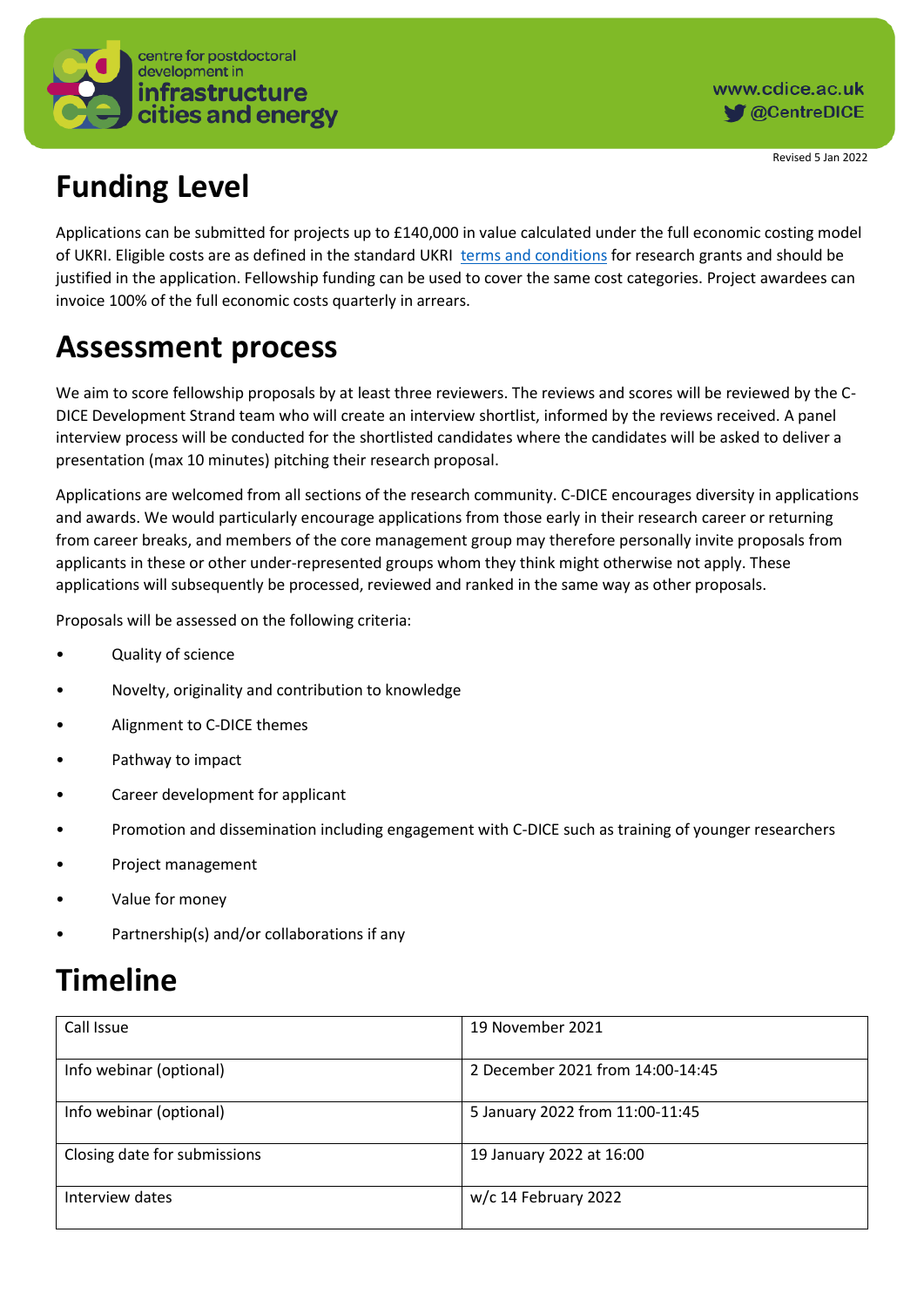

|                                              | Revised 5 Jan 2022 |
|----------------------------------------------|--------------------|
| Award decisions made by Review Panel Meeting | 23 February 2022   |
| Offer letters and contracts issued           | 2 March 2022       |
| Project acceptance required by               | 9 March 2022       |
| Earliest project start date                  | 15 March 2022      |
| Latest project completion date               | 31 August 2024     |

# **How to apply**

- Sign up to Inkpath and link to C-DICE. For more details on how, clic[k here.](https://www.cdice.ac.uk/programme/inkpath/)
- Apply using Inkpath, search for C-DICE activity code DFAB0001 or click [here.](https://webapp.inkpath.co.uk/#/redirect/eyJuYW1lIjoiQWN0aXZpdHlEZXRhaWxQYWdlIiwicGFyYW1zIjp7ImlkIjoyMzkxNX19)
- When you sign up for the activity, you will receive a link to an online application form.
- If you need additional assistance with completing an application or Inkpath, contact Amy Beierholm at a.beierholm@cdice.ac.uk
- You will need:
	- 1. Applicant and host institution details
	- 2. Narrative CV and track record
	- 3. Research proposal concept and objectives (max 1000 words)
	- 4. Cover letter, including alignment to C-DICE themes (max 250 words)
	- 5. Budget justification and requested funding
	- 6. Career development plan (max 250 words)
	- 7. Statement of support
	- 8. Letters of reference

### **1. Applicant and host institution details**

- Applicant name and preferred correspondence details.
- Details of the host university (or universities) where the C-DICE Postdoctoral Research Fellowship will be held.
- Confirm which is the 'lead' host university.
- Details of academic Mentor (preferably from lead host university)
- Details of any non-academic delivery partners, if applicable.

#### **2. Narrative CV and track record**

• For guidance on writing a narrative CV and track record, go to thi[s UKRI page.](https://epsrc.ukri.org/files/funding/calls/2020/open-fellowship-narrative-cv-and-track-record/)

### **3. Research proposal concept and objectives**

The research proposal has a word limit of 1000, and includes:

- Research area *(separate section, not included in word limit)*
- Project title *(separate section, max 30 words, not included in 1000 word limit)*
- Abstract *(must be understandable to a non-specialist reader)*
	- o Statement of problem
	- $\circ$  Brief outline of the basic facts of the problem, explain why the problem matters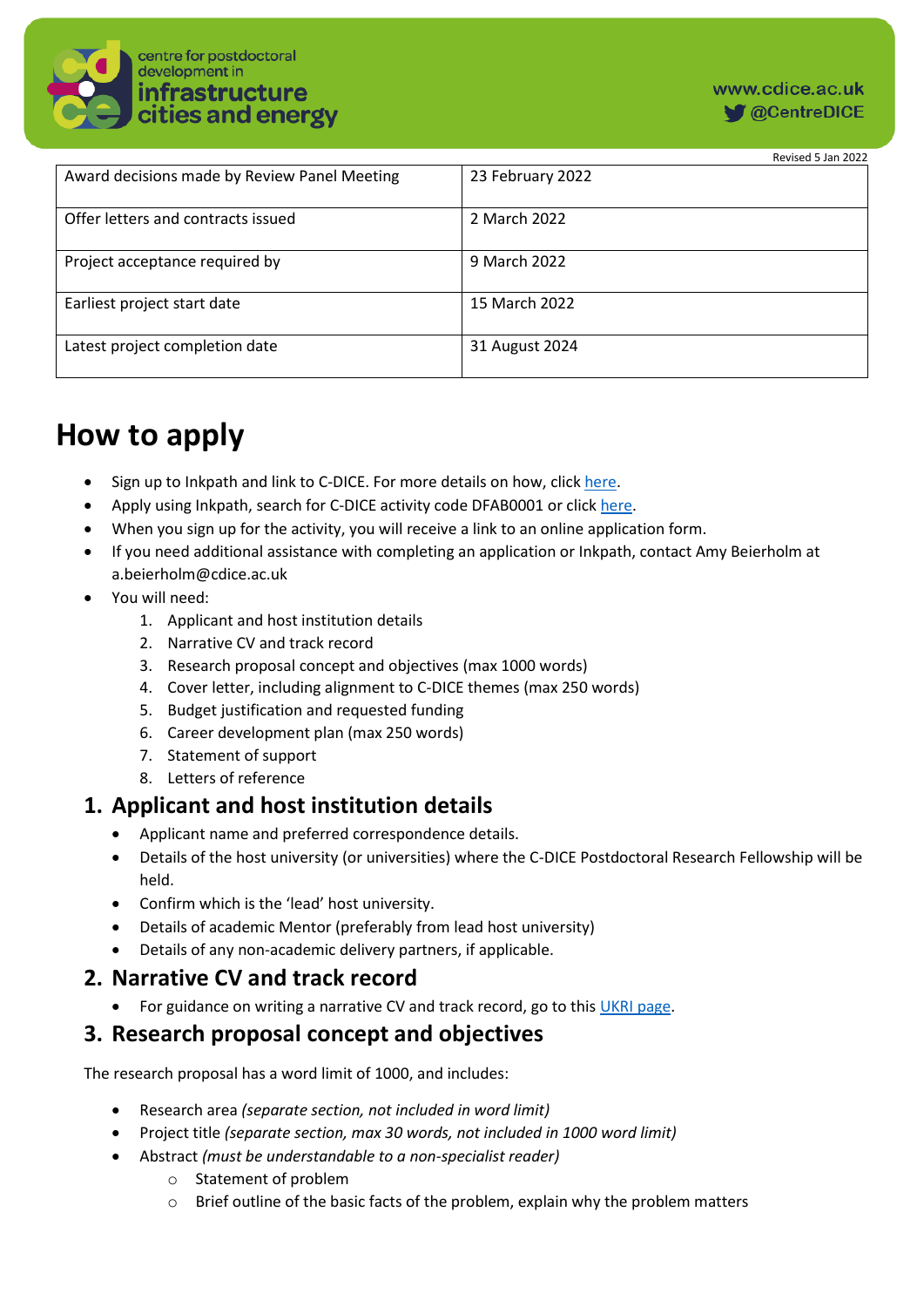

- Background and relevance to previous work *(must be understandable to a non-specialist reader)*
	- $\circ$  Make clear what the research problem is and exactly what has been accomplished
	- o Give evidence of your competence in the field
	- o What similar research is being/has been undertaken, and how does your project differ?
- General methodology
	- o Detailed description of the exact work to be completed
	- $\circ$  Detail the methodology to be used in pursuit of the research and justify this choice
- Project Management
	- o Skills to manage the project / professional development
	- o Project impact / engagement
	- o Key milestones and deliverables
- Diversity and inclusion
	- o What does diversity and inclusion mean to you and your research?
	- o What are you doing to address it?

### **4. Cover letter, including alignment to C-DICE themes**

• Word limit 250

### **5. Budget justification and requested funding**

- Costed by lead host institution
- Salary should be at a level commensurate with skills, responsibilities, expertise, and experience of the C-DICE Fellow
	- o No other staff salaries can be requested
- Travel and subsistence
	- o Travel and subsistence costs for the C-DICE Fellow to participate in activities directly linked to the research project
- Estates and indirect costs may be covered, although in-kind contributions from host institutions to cover part of these costs would be welcome
- Consumables and experimental costs may be admissible for C-DICE funding in exceptional circumstances, but the applicant is encouraged to seek matched funding for these costs
- Justification of costs
- If you have any queries about eligibility of costs, please raise these early with Amy Beierholm (a.beierholm@cdice.ac.uk)

### **6. Statement of Support**

- Confirm that the host institution/s will support the C-DICE Fellowship
- Include a Statement of Support from each research partner/host institution
- Note that the Statement of Support from the lead host institution must state that they will provide an employment contract for the duration of the Fellowship

#### **7. Career Development Plan**

- Well thought out development plan detailing how the C-DICE Postdoctoral Research Fellowship will contribute to your career development
- Word limit 250

#### **8. Letters of Reference**

• Provide two letters of reference in digital form. At least one letter should be from a current or past supervisor (e.g. PhD supervisor)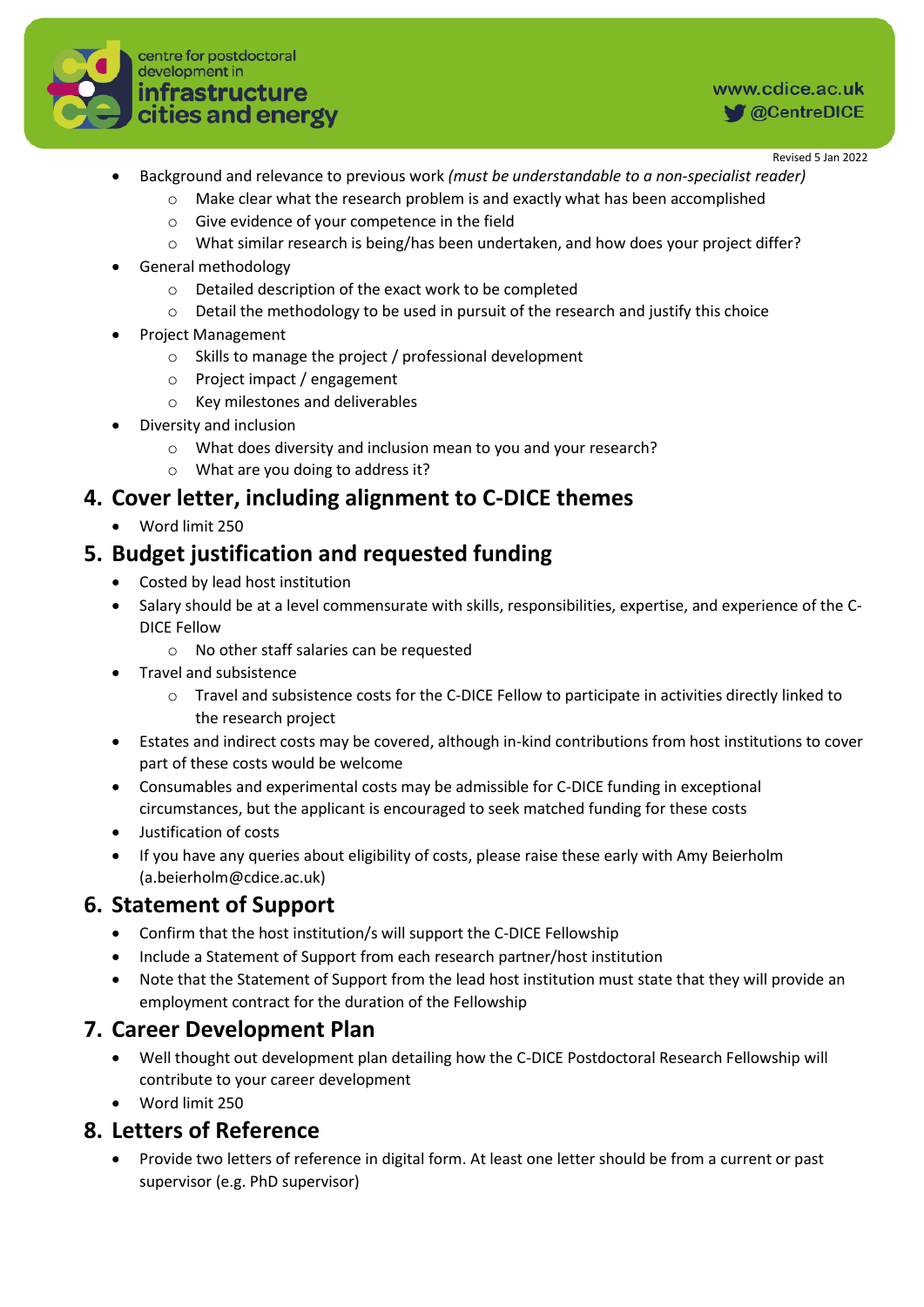

Application will be made by online form. You will receive a link to the application form when you sign up to activity DFAB0001 on Inkpath. The following application template is to help you focus your thoughts before making the actual application. Use of this template is optional.

### **Application Form Template**

| <b>Applicant Details</b>                                                          |
|-----------------------------------------------------------------------------------|
| Name:                                                                             |
| Email:                                                                            |
| Home Organisation:                                                                |
| Address:                                                                          |
| Telephone:                                                                        |
| Do you have a PhD? (yes/no)                                                       |
| If not, have you passed your viva with minor corrections? (yes/no)                |
| If not, when is your viva scheduled?                                              |
| If not, do you have at least four years' experience as a postdoctoral researcher? |
| <b>Research Area</b>                                                              |
| Please add the discipline(s) that your research covers                            |
|                                                                                   |
|                                                                                   |
| <b>Project Title</b>                                                              |

*Please add a short title for your project so that it can be easily identified (max 30 words)*

**Research Proposal Concept and Objectives**

*Please see guidance (max 1000 words)*

Proposed Start Date: Proposed End Date: Proposed %FTE:

**Cover Letter**

*Please describe how your project aligns with the C-DICE themes (max 250 words)*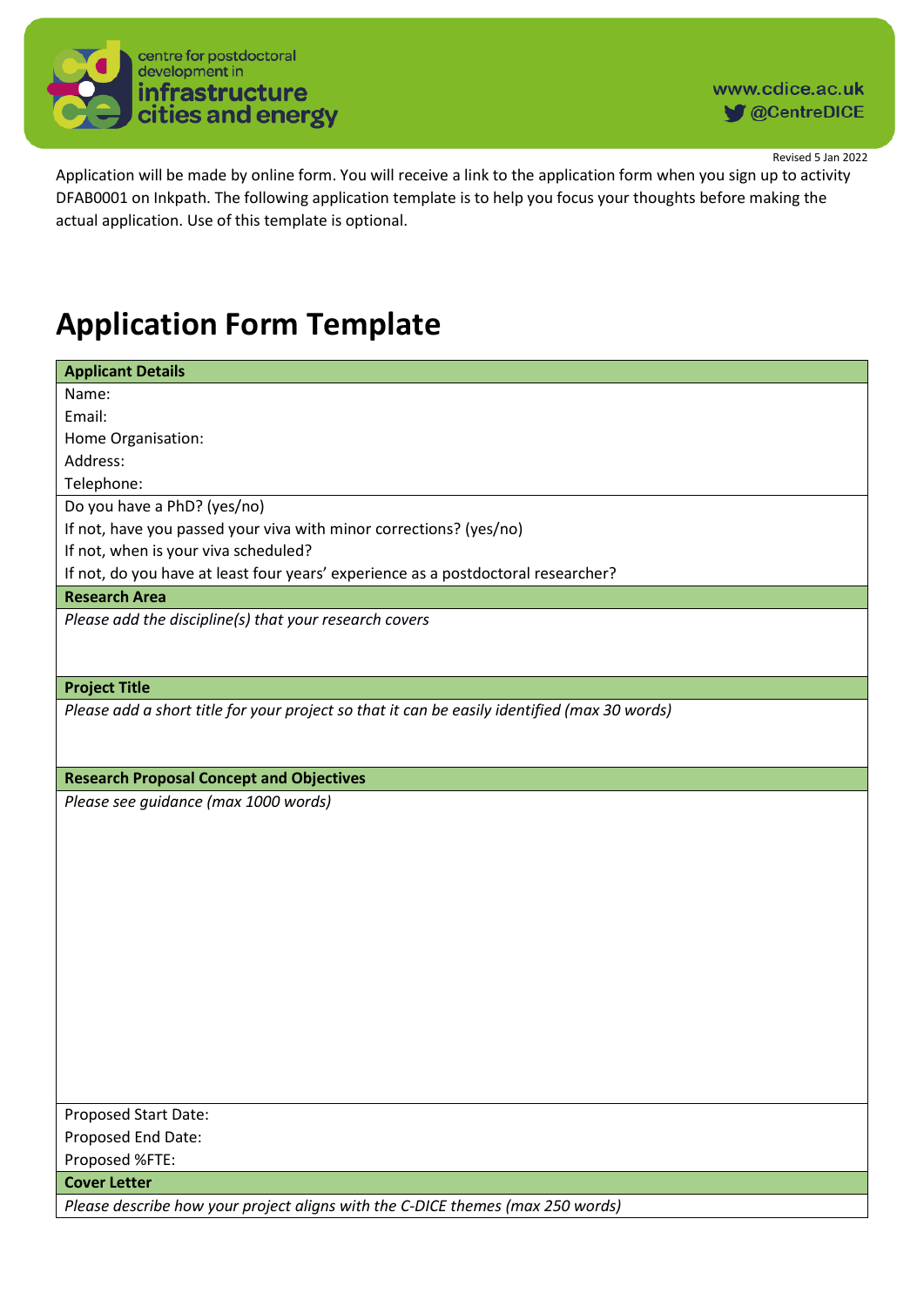

#### **Career Development Plan**

*Well thought out development plan detailing how the C-DICE Postdoctoral Research Fellowship will contribute to your career development (max 250 words)*

#### **Delivery Partners**

*Please list partner organisations (including non-academic partners), key contacts and contact information. Clearly identify the lead host university and Academic Mentor.*

| <b>Partner Organisation</b> | Key Contact | <b>Contact Details</b> |
|-----------------------------|-------------|------------------------|
|                             |             |                        |
|                             |             |                        |
|                             |             |                        |
|                             |             |                        |
|                             |             |                        |

#### **Budget Justification / Resources Requested**

Total Project Costs:

Provide a brief cost summary and justification of resources. Note that costs (including salary costs) should be calculated on a full economic costing basis, up to a maximum of £140,000. Costings from your lead host university must be submitted by 19 January 2022.

| Resource<br>Category | Justification | Full economic |
|----------------------|---------------|---------------|
|                      |               | cost          |
|                      |               |               |
|                      |               |               |
|                      |               |               |
|                      |               |               |
|                      |               |               |
| <b>TOTAL</b>         |               |               |

The following items will be emailed as attachments:

- Research Proposal Concept and Objectives
- Narrative CV and track record
- Statements of Support from Lead Host institution and any delivery partners (including any in-kind or cash contributions)